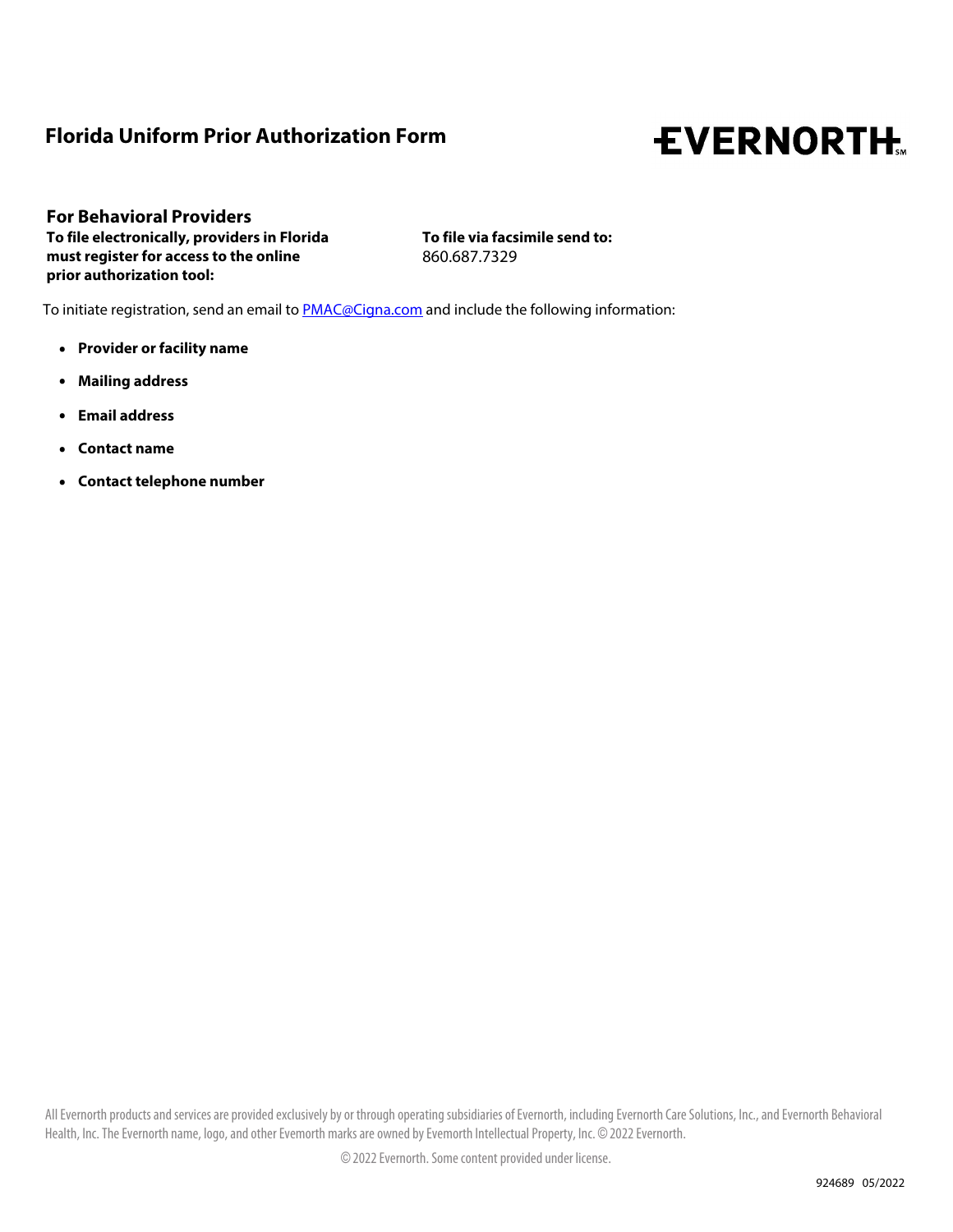## **Florida Uniform Prior Authorization Form**

**CLEAR FORM**

### **Prior Authorization Form for Medical Procedures, Courses of Treatment, or Prescription Drug Benefits**

If you have questions about our prior authorization requirements, please refer to **800-926-2273**.

All of the applicable information and documentation is required. Incomplete forms will be returned for additional information.

#### 1. PRIORITY: **n** a. Standard

|           | b. Date of Service   Services scheduled for this date:                                                                        |
|-----------|-------------------------------------------------------------------------------------------------------------------------------|
| c. Urgent | Provider certifies that applying the standard review time frame may seriously jeopardize<br>the life or health of the member. |

#### **2. PATIENT INFORMATION:**

| a. Name (First):                             | b. Last:             | $c.$ MI: | d. DOB (mm/dd/yyyy): |
|----------------------------------------------|----------------------|----------|----------------------|
|                                              |                      |          |                      |
| e. Gender:<br>f. Height:<br>Male<br>Female l | g. Weight:           |          |                      |
| h. Address:                                  | i. City, State, Zip: |          | j. Phone:            |
| k. Health Plan ID#:                          | 1. Group#:           |          |                      |

#### **3. ORDERING PHYSICIAN/CLINIC INFORMATION:**

| a. Name:             | b. TIN/NPI#:       | c. Specialty: |           | d. Contact Name: |
|----------------------|--------------------|---------------|-----------|------------------|
|                      |                    |               |           |                  |
| e. Clinic Name:      | f. Clinic Address: |               |           |                  |
|                      |                    |               |           |                  |
| g. City, State, Zip: |                    |               | h. Phone: | j. Fax or email: |
|                      |                    |               |           |                  |
|                      |                    |               |           |                  |

#### **4. RENDERING PHYSICIAN/CLINIC/FACILITY/PHARMACY INFORMATION:**  $\Box$  Check if same as 3.

| a. Name:                                    | b. TIN/NPI#: | c. Specialty: |           | d. Contact Name: |
|---------------------------------------------|--------------|---------------|-----------|------------------|
| e. Physician/Clinic/Facility/Pharmacy Name: | f. Address:  |               |           |                  |
| g. City, State, Zip:                        |              |               | h. Phone: | j. Fax or email: |

#### **5. REQUESTED MEDICAL PROCEDURE/COURSE OF TREATMENT/DEVICE INFORMATION:**

| a. Service Type:             |                   |           |      |                      |  |
|------------------------------|-------------------|-----------|------|----------------------|--|
| b. Setting/CMS POS Code: [   | $\Box$ Outpatient | Inpatient | Home | Office  <br>l *Other |  |
| c. *Please specify if other: |                   |           |      |                      |  |

#### **6. HCPCS/CPT/CDT CODES:**

| a. Latest ICD Code   b. HCPCS/CPT/CDT Code | c. Code Description | d. Medical Reason |
|--------------------------------------------|---------------------|-------------------|
|                                            |                     |                   |
|                                            |                     |                   |
|                                            |                     |                   |
|                                            |                     |                   |
|                                            |                     |                   |
|                                            |                     |                   |

**Other Clinical Information** - Include/attach clinical/office notes, laboratory information, imaging reports, and any guiding documentation to support medical necessity. If this is an out-of-network request, please provide an explanation.